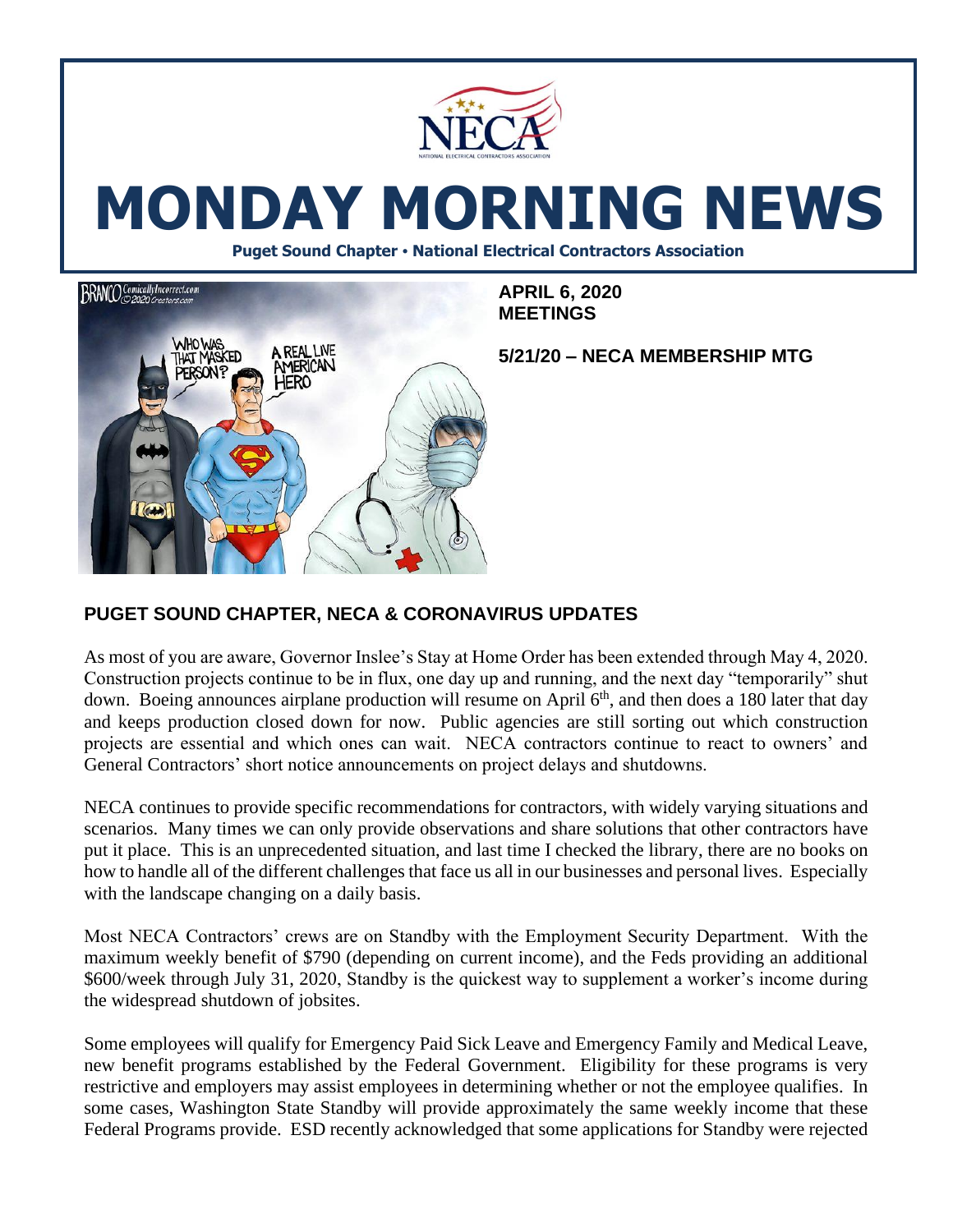inappropriately. ESD asks employees to resubmit their applications for Standby each week, and asserts that the problem was resolved as of April 3rd.

It is important for contractors to remember that it is the responsibility of the employee to determine which, if any, State or Federal benefit program the employee chooses to apply for. Normally, the employer can provide guidance, but it is up to the employee to make that decision. Contractors need to remind employees that they are only eligible for one benefit program at a time, which may include PTO or sick pay provided by the employer. For a small percentage of workers, they may apply and be eligible for the Emergency Family and Medical Leave and Emergency Paid Sick Leave concurrently. This would allow the worker to receive the Paid Sick Leave immediately, during the 10-day waiting period invoked in the Emergency Family and Medical Leave Program. Yes, it can get confusing!

It is likely this week that contractors who have not already done so, may begin processing applications for loans with the new SBA "Paycheck Protection Program" (See article below). There has been quite a bit of uncertainty and misinformation floating around over the past week on how this program works. Contractors should check with their financial institutions to learn more about this program. For some contractors, it is an extremely attractive program, with generous "loan forgiveness" provisions – if the contractor satisfies certain obligations through the remainder of 2020. Please contact NECA if your financial institution is not participating in this program.

The NECA Office is open for business and we are here to help you work through this difficult time. We may not have all of the answers, but we will make every effort to assist you and your firm with any challenges that may arise.

And we have one final word for all you OCD folks out there: You Rock!!!

Stay safe and "Let's be careful out there!"

#### **NECA SAFETY UPDATE: INFECTIOUS EXPOSURE CONTROL PLANS, RISK ASSESSMENTS, AND COVID-19 WEBINAR**

Attend this webinar to learn how to create your own Infectious Exposure Control Plan. Learn the proper steps to take for risk assessments and recordkeeping procedures. In addition, hear an updated review of NECA resources and discussions on job-related duties and state directives pertaining to stay-at-home orders. The webinar is scheduled for this Thursday, April 9<sup>th</sup> at 11:00 AM (PDT). Click [here](https://apps.necanet.org/login.cfm?ReturnURL=http://www.necanet.org/utility/log-in&externalReturnUrl=https://courses.necanet.org/login?redirect=https%3A%2F%2Fcourses.necanet.org%2Fcourse%2Fsession%2Fdetails%2F594) to register.

### **APPLY TODAY FOR PAYROLL PROTECTION LOANS THROUGH SBA**

Small businesses are eligible to apply for the Payroll Protection Loan through the Small Business Administration (SBA) beginning April 3, 2020. NECA encourages eligible and interested contractors to apply ASAP, as there is currently a funding cap of \$350 Billion on this program.

Beginning April  $10<sup>th</sup>$ , this program will be open to independent contractors as well as small businesses.

**RESOURCES FROM U.S. DEPARTMENT OF TREASURY AND SBA**: **[PPP Loan Application](https://necanet.us8.list-manage.com/track/click?u=2ec035d4293bf7013200366c1&id=0b3e810c6f&e=3adfba5fe2) [Guidance on PPP loans for Borrowers](https://necanet.us8.list-manage.com/track/click?u=2ec035d4293bf7013200366c1&id=438acf05dd&e=3adfba5fe2) [U.S. Department of Treasury](https://necanet.us8.list-manage.com/track/click?u=2ec035d4293bf7013200366c1&id=cfa41d6729&e=3adfba5fe2) [COVID-19 Small Businesses Guidance & Loan Resources](https://necanet.us8.list-manage.com/track/click?u=2ec035d4293bf7013200366c1&id=34703a01a4&e=3adfba5fe2)**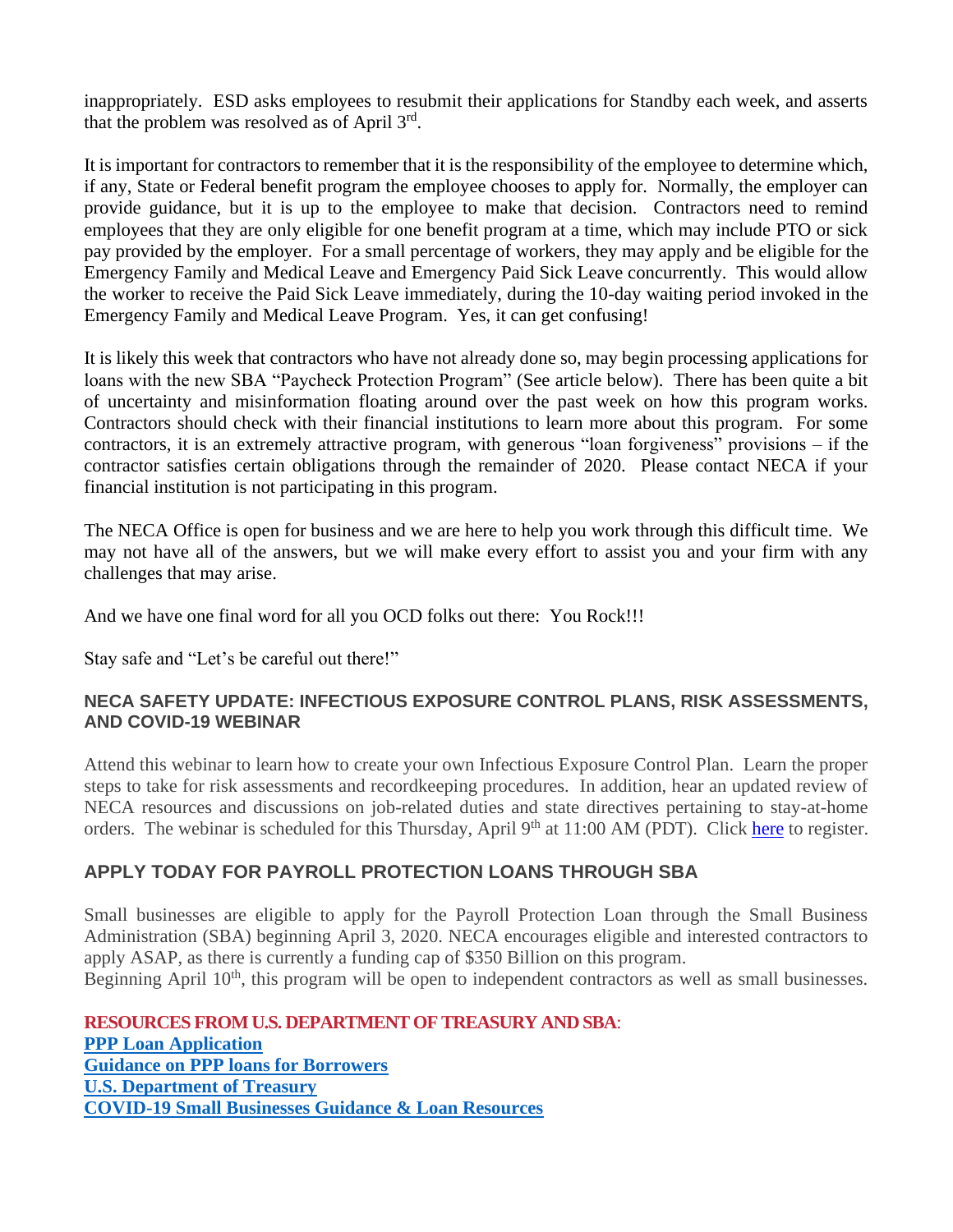#### **NECA RESOURCES: [Comparison of EIDL and PPP Loans](https://necanet.us8.list-manage.com/track/click?u=2ec035d4293bf7013200366c1&id=2044993937&e=3adfba5fe2) [Summary of the CARES Act](https://necanet.us8.list-manage.com/track/click?u=2ec035d4293bf7013200366c1&id=e13ba43342&e=3adfba5fe2)**

#### **Important to Note:**

- Please be advised that lenders have indicated aid could be delayed due to Treasury guidance not being issued until April 2, 2020. NECA recommends communicating with your lender to determine the best course of action and applying as early as possible.
- Based on recent Treasury guidance, to calculate your payroll cost for purposes of the PPP loan, include salary, wages, commissions, or similar compensation; cash tips or the equivalent; payment for vacation, parental, family, medical, or sick leave; allowance for separation or dismissal; payment for the provision of employee benefits consisting of group health care coverage, including insurance premiums, and retirement; and payment of state and local taxes assessed on compensation of employees.

## **SOUND TRANSIT HAULTS NEARLY ALL CONSTRUCTION ON ITS MULTI-BILLION-DOLLAR LIGHT RAIL EXTENSION PROJECTS**

In a reversal, Sound Transit is directing contractors to halt nearly all construction on its system expansion projects until May 4<sup>th</sup>, with discretion to extend or decrease the timeframe. The agency decided contractors largely were not prepared to take the necessary steps to ensure the safety of construction workers amid the COVID-19 health crisis, according to a news release. Sound Transit postponed work on three Eastside light rail projects Friday afternoon before announcing the comprehensive construction suspension Friday evening. Light rail extension projects make up some of the region's largest construction projects. The budgeted costs for those currently under construction amount to about \$12.1 billion.

Work will continue on the Interstate 90 floating bridge and Mount Baker tunnel, in the streets of the Tacoma Stadium District that is typically highly disruptive to the public, on particular Eastside sidewalks ramps and driveways, to demolish buildings on the Federal Way alignment and at the Operations and Maintenance Facility East. Sound Transit deemed those sites address critical tasks, ensure safety or prevent negative mobility, environmental or other impacts. Workers at continuing sites will get additional training and safety inspectors and construction managers will be reallocated from closed sites to provide additional monitoring, according to the news release. The agency expects any employees reporting for work at these sites will do so voluntarily, and not be compelled to. Some safety measures include smaller work crews, more hand washing and sanitizer stations, use of face shields, staggered sign-in times, screening employees at sign-in and emphasis on personal protective measures. Sound Transit will immediately stop work on the ongoing projects if contractors are unable to comply fully with safety plans, which happened on one construction project March  $31<sup>st</sup>$ , according to the statement.

# **OH YES, IT HAS HAPPENED BEFORE – REMEMBERING THE GREAT TOILET PAPER SHORTAGE OF 1973**

One store manager marveled, "They buy before we can put it on the shelf!" "I thought because there was going to be a shortage I would come and stock up,"" said one customer, "but I see someone beat me to the punch."

Yep, it happened before: a toilet paper scare during the energy crisis of the early 1970s.